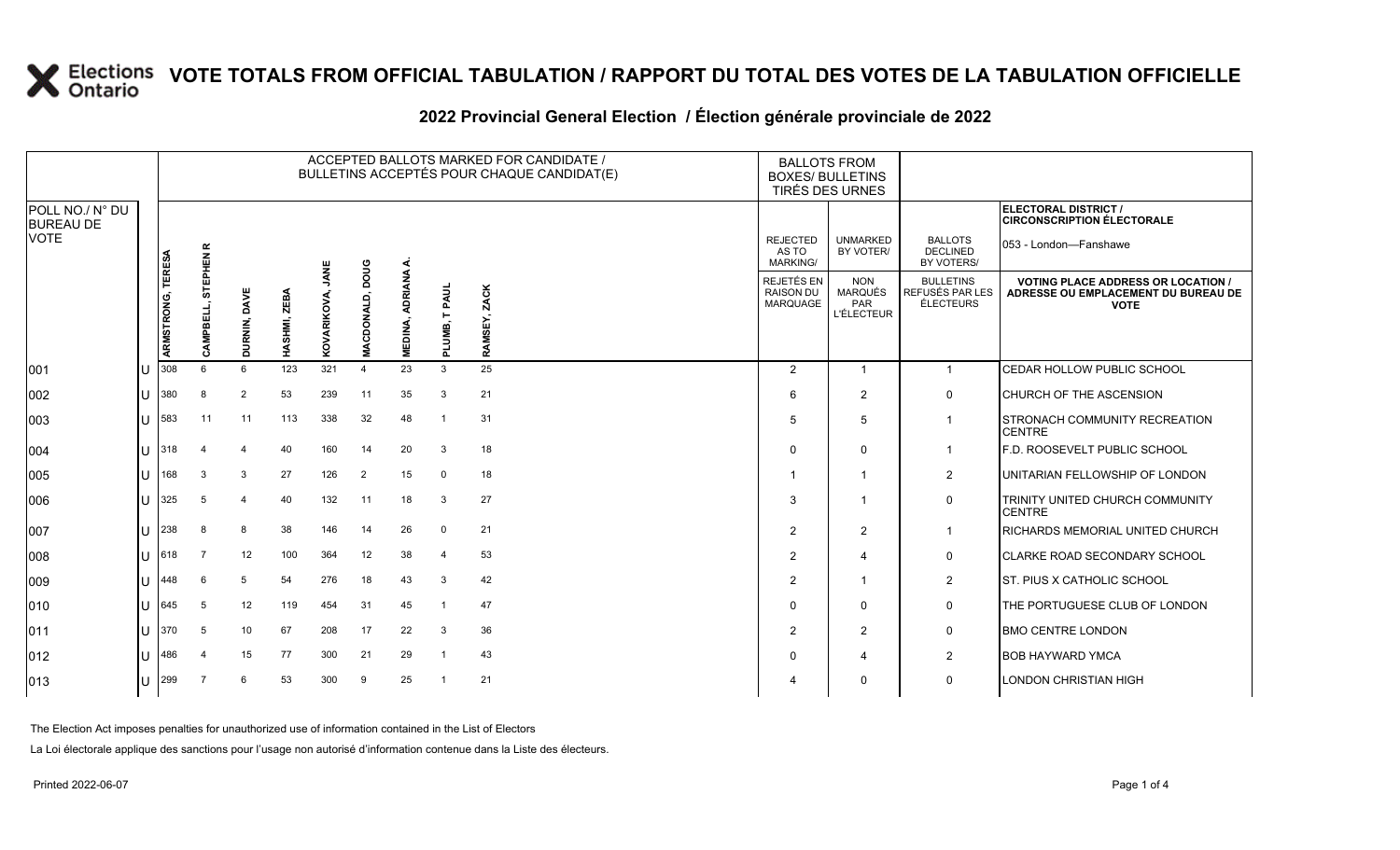|                                     |              |                   |                               |                |              |                     |                           |                           |                         | ACCEPTED BALLOTS MARKED FOR CANDIDATE /<br>BULLETINS ACCEPTÉS POUR CHAQUE CANDIDAT(E) |                                                   | <b>BALLOTS FROM</b><br><b>BOXES/ BULLETINS</b><br>TIRÉS DES URNES |                                                  |                                                                                                 |
|-------------------------------------|--------------|-------------------|-------------------------------|----------------|--------------|---------------------|---------------------------|---------------------------|-------------------------|---------------------------------------------------------------------------------------|---------------------------------------------------|-------------------------------------------------------------------|--------------------------------------------------|-------------------------------------------------------------------------------------------------|
| POLL NO./ N° DU<br><b>BUREAU DE</b> |              |                   |                               |                |              |                     |                           |                           |                         |                                                                                       |                                                   |                                                                   |                                                  | <b>ELECTORAL DISTRICT /</b><br><b>CIRCONSCRIPTION ÉLECTORALE</b>                                |
| <b>VOTE</b>                         |              |                   | œ<br>EPHEN I                  |                |              |                     |                           | ∢                         |                         |                                                                                       | <b>REJECTED</b><br>AS TO<br>MARKING/              | <b>UNMARKED</b><br>BY VOTER/                                      | <b>BALLOTS</b><br><b>DECLINED</b><br>BY VOTERS/  | 053 - London-Fanshawe                                                                           |
|                                     |              | ARMSTRONG, TERESA | 듮<br>긆<br>$\overline{m}$<br>చ | DURNIN, DAVE   | HASHMI, ZEBA | JANE<br>KOVARIKOVA, | poug<br><b>MACDONALD,</b> | <b>ADRIANA</b><br>MEDINA, | <b>TPAUL</b><br>PLUMB,  | ZACK<br>SEY,<br><b>RAMS</b>                                                           | REJETÉS EN<br><b>RAISON DU</b><br><b>MARQUAGE</b> | <b>NON</b><br><b>MARQUÉS</b><br>PAR<br><b>L'ÉLECTEUR</b>          | <b>BULLETINS</b><br>REFUSÉS PAR LES<br>ÉLECTEURS | <b>VOTING PLACE ADDRESS OR LOCATION /</b><br>ADRESSE OU EMPLACEMENT DU BUREAU DE<br><b>VOTE</b> |
| 014                                 | U            | 525               | 6                             | 11             | 85           | 243                 | 14                        | 36                        | 2                       | 49                                                                                    | $\Omega$                                          | 1                                                                 | $\mathbf{1}$                                     | HAMILTON ROAD SENIORS' CENTRE                                                                   |
| 015                                 | U            | 301               | 2                             | 4              | 43           | 116                 | 2                         | 23                        | $\overline{1}$          | 21                                                                                    | $\overline{2}$                                    | $\mathbf 0$                                                       | $\mathbf{1}$                                     | PRINCESS ELIZABETH PUBLIC SCHOOL                                                                |
| 016                                 | $\mathbf{U}$ | 266               |                               | 3              | 46           | 147                 | 8                         | 22                        | 3                       | 18                                                                                    |                                                   | $\mathbf{0}$                                                      | $\mathbf{1}$                                     | YOUTH FOR CHRIST LONDON                                                                         |
| 017                                 | $\mathbf{U}$ | 306               | 5                             | 9              | 79           | 230                 | 13                        | 32                        | $\mathbf{0}$            | 25                                                                                    | $\Omega$                                          | 1                                                                 | $\mathbf{1}$                                     | LONDON SEVENTH-DAY ADVENTIST CHURCH                                                             |
| 018                                 | U            | 727               | 4                             | 13             | 210          | 595                 | 22                        | 73                        | 10                      | 43                                                                                    | -3                                                | 2                                                                 | 0                                                | É.É. CATHOLIQUE SAINT-JEAN-DE-BRÉBEUF                                                           |
| 019                                 |              | 662               | 6                             |                | 178          | 522                 | 28                        | 30                        | 4                       | 58                                                                                    | 5                                                 | 1                                                                 | $\mathbf 0$                                      | <b>EARL NICHOLS RECREATION CENTRE</b>                                                           |
| 020                                 | $\mathbf{U}$ | 197               | 3                             | 6              | 72           | 185                 | 9                         | 10                        | $\overline{\mathbf{1}}$ | 19                                                                                    | $\Omega$                                          | $\Omega$                                                          | $\mathbf{1}$                                     | SIR GEORGE ETIENNE CARTIER PUBLIC<br><b>SCHOOL</b>                                              |
| 021                                 | U            | 345               | 8                             | $\overline{7}$ | 77           | 206                 | 9                         | 27                        | 5                       | 22                                                                                    | 0                                                 | 0                                                                 | $\overline{2}$                                   | <b>CLEARDALE PUBLIC SCHOOL</b>                                                                  |
| 022                                 | ΠT           | 221               | $\overline{2}$                | $\overline{4}$ | 46           | 191                 | 6                         | 8                         | 3                       | 24                                                                                    | $\overline{2}$                                    | 1                                                                 | $\mathbf 0$                                      | ARTHUR STRINGER PUBLIC SCHOOL                                                                   |
| 023                                 | $\mathbf{L}$ | 292               | $\overline{2}$                | 4              | 57           | 198                 | 12                        | 28                        | $\overline{4}$          | 16                                                                                    | 3                                                 | 4                                                                 | $\mathbf{1}$                                     | <b>GLEN CAIRN PUBLIC SCHOOL</b>                                                                 |
| 024                                 | $\mathbf{U}$ | 459               | 6                             | 4              | 111          | 314                 | 13                        | 37                        | 2                       | 32                                                                                    |                                                   | 2                                                                 | 0                                                | <b>COMPASS COMMUNITY CHURCH</b>                                                                 |
| 025                                 | U            | 214               | -1                            | 3              | 110          | 156                 | 6                         | 19                        | $\overline{\mathbf{1}}$ | 8                                                                                     | $\mathbf 0$                                       | 2                                                                 | $\mathbf 0$                                      | ASHLEY OAKS PUBLIC SCHOOL                                                                       |
| 026                                 | $\mathbf{H}$ | 223               | 6                             | $\overline{7}$ | 81           | 130                 | 6                         | 13                        | -1                      | 11                                                                                    | $\overline{2}$                                    | 4                                                                 | $\mathbf{1}$                                     | SIR ARTHUR CARTY CATHOLIC SCHOOL                                                                |
| 027                                 | IU.          | 182               | 3                             |                | 67           | 154                 | -5                        | 5                         | $\mathbf 0$             | 14                                                                                    |                                                   | -1                                                                | $\overline{2}$                                   | <b>RICK HANSEN PUBLIC SCHOOL</b>                                                                |
|                                     |              |                   |                               |                |              |                     |                           |                           |                         |                                                                                       |                                                   |                                                                   |                                                  |                                                                                                 |

### **2022 Provincial General Election / Élection générale provinciale de 2022**

The Election Act imposes penalties for unauthorized use of information contained in the List of Electors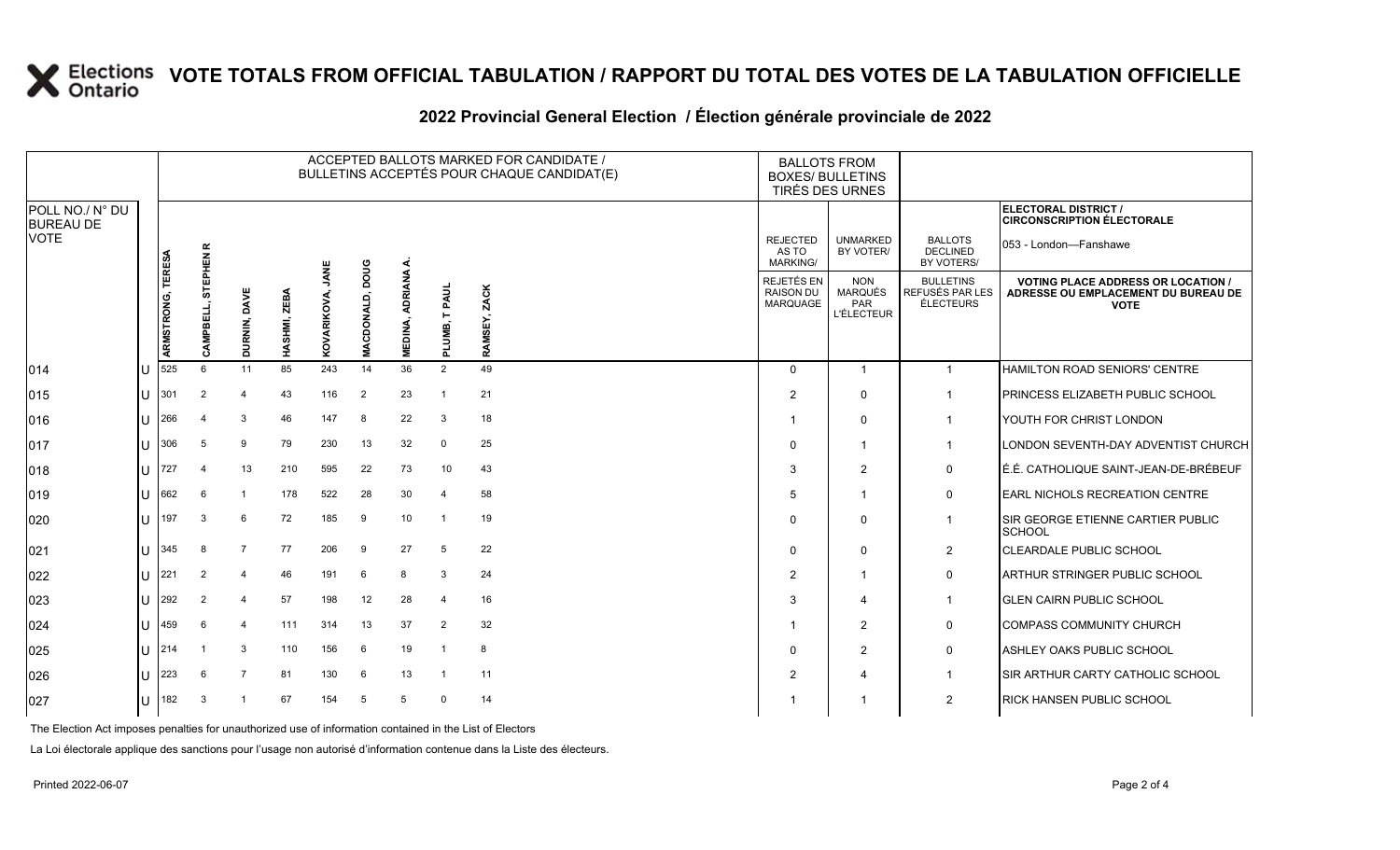|                                     |       |                                   |                    |                |              |                     |                           |                           |                  | ACCEPTED BALLOTS MARKED FOR CANDIDATE /<br>BULLETINS ACCEPTÉS POUR CHAQUE CANDIDAT(E) |                                             | <b>BALLOTS FROM</b><br><b>BOXES/ BULLETINS</b><br>TIRÉS DES URNES |                                                         |                                                                                                 |
|-------------------------------------|-------|-----------------------------------|--------------------|----------------|--------------|---------------------|---------------------------|---------------------------|------------------|---------------------------------------------------------------------------------------|---------------------------------------------|-------------------------------------------------------------------|---------------------------------------------------------|-------------------------------------------------------------------------------------------------|
| POLL NO./ N° DU<br><b>BUREAU DE</b> |       |                                   |                    |                |              |                     |                           |                           |                  |                                                                                       |                                             |                                                                   |                                                         | ELECTORAL DISTRICT /<br><b>CIRCONSCRIPTION ÉLECTORALE</b>                                       |
| <b>VOTE</b>                         |       | TERESA                            | $\propto$<br>EPHEN |                |              |                     |                           |                           |                  |                                                                                       | <b>REJECTED</b><br>AS TO<br><b>MARKING/</b> | <b>UNMARKED</b><br>BY VOTER/                                      | <b>BALLOTS</b><br><b>DECLINED</b><br>BY VOTERS/         | 053 - London-Fanshawe                                                                           |
|                                     |       | ARMSTRONG,                        | 듮<br>ᇳ<br>훈<br>Ö   | DURNIN, DAVE   | HASHMI, ZEBA | JANE<br>KOVARIKOVA, | poug<br><b>MACDONALD,</b> | <b>ADRIANA</b><br>MEDINA, | T PAUL<br>PLUMB, | ZACK<br>RAMSEY,                                                                       | REJETÉS EN<br><b>RAISON DU</b><br>MARQUAGE  | <b>NON</b><br>MARQUÉS<br><b>PAR</b><br><b>L'ÉLECTEUR</b>          | <b>BULLETINS</b><br><b>REFUSÉS PAR LES</b><br>ÉLECTEURS | <b>VOTING PLACE ADDRESS OR LOCATION /</b><br>ADRESSE OU EMPLACEMENT DU BUREAU DE<br><b>VOTE</b> |
| 028                                 | IU    | 328                               | $\mathbf 4$        | 5              | 65           | 267                 | 11                        | 20                        | 3                | 25                                                                                    | $\mathcal{S}$                               | 3                                                                 | -1                                                      | NICHOLAS WILSON PUBLIC SCHOOL                                                                   |
| 029                                 | IU    | 429                               | 5                  | 4              | 100          | 341                 | -9                        | 33                        | $\Omega$         | 39                                                                                    |                                             | 5                                                                 | $\overline{\mathbf{1}}$                                 | <b>WILTON GROVE PUBLIC SCHOOL</b>                                                               |
| 030                                 |       | $U$ 276                           |                    | 4              | 58           | 208                 | 8                         | 19                        |                  | 22                                                                                    | 3                                           | $\overline{1}$                                                    | 0                                                       | <b>SOUTHDALE BIBLE CHAPEL</b>                                                                   |
| 031                                 | ΙUΓ   | 426                               | 4                  | 10             | 134          | 281                 | 19                        | 38                        | 7                | 33                                                                                    |                                             | 2                                                                 | $\overline{2}$                                          | <b>CHURCH IN THE OAKS</b>                                                                       |
| 032                                 | ПT    | $303$                             | 3                  | 4              | 94           | 245                 | 14                        | 20                        | 9                | 32                                                                                    | 3                                           | 0                                                                 | 0                                                       | <b>SOUTH LONDON COMMUNITY CENTRE</b>                                                            |
| 700                                 | 11110 |                                   |                    | $\overline{1}$ | 8            | 15                  | $\overline{4}$            | $\mathbf 0$               |                  | 2                                                                                     | 5                                           | 6                                                                 | 0                                                       | <b>HENLEY PLACE PRIMACARE LIVING</b>                                                            |
| 701                                 | ПT    | 19                                |                    | $\mathbf{1}$   | 5            | 11                  | 2                         | $\overline{1}$            | $\mathbf 0$      | 5                                                                                     | $\Omega$                                    | $\mathbf{0}$                                                      | 0                                                       | <b>EARLS COURT VILLAGE</b>                                                                      |
| 702                                 | lU    | 118                               |                    | $\overline{1}$ | 10           | 15                  | $\overline{2}$            | $\Omega$                  | $\mathbf 0$      | $\mathbf 0$                                                                           | $\Omega$                                    | $\overline{2}$                                                    | $\mathbf 0$                                             | <b>KENSINGTON VILLAGE</b>                                                                       |
| 703                                 | IU    |                                   |                    |                |              |                     |                           |                           |                  | COMBINED WITH 032 / COMBINÉ À 032                                                     |                                             |                                                                   |                                                         |                                                                                                 |
| 704                                 | 1 I J | COMBINED WITH 031 / COMBINÉ À 031 |                    |                |              |                     |                           |                           |                  |                                                                                       |                                             |                                                                   |                                                         |                                                                                                 |
| 705                                 | IU    | 15                                | 2                  | $\Omega$       | 8            | 8                   | 6                         |                           | $\mathbf 0$      | $\mathbf 0$                                                                           | $\Omega$                                    | 0                                                                 | 0                                                       | <b>IMEADOW PARK LONG TERM CARE</b>                                                              |
| 706                                 | ΙUΓ   | 134                               |                    | 2              | 21           | 27                  | $\overline{4}$            |                           |                  | 5                                                                                     | $\overline{2}$                              | 1                                                                 | 0                                                       | <b>PARKWOOD INSTITUTE</b>                                                                       |
| 707                                 | IU    | 25                                | 2                  | $\mathbf 0$    | 8            | 16                  | $\overline{2}$            | $\mathsf{O}$              | $\mathbf 0$      | $\mathbf 0$                                                                           | $\Omega$                                    | 0                                                                 | $\mathbf 0$                                             | <b>DEARNESS HOME</b>                                                                            |
| ADV001                              |       | 212                               | 2                  | 2              | 31           | 150                 | 5                         | 14                        | $\mathbf 0$      | 18                                                                                    |                                             | 0                                                                 | 0                                                       | 340 SASKATOON STREET                                                                            |
|                                     |       |                                   |                    |                |              |                     |                           |                           |                  |                                                                                       |                                             |                                                                   |                                                         |                                                                                                 |

### **2022 Provincial General Election / Élection générale provinciale de 2022**

The Election Act imposes penalties for unauthorized use of information contained in the List of Electors